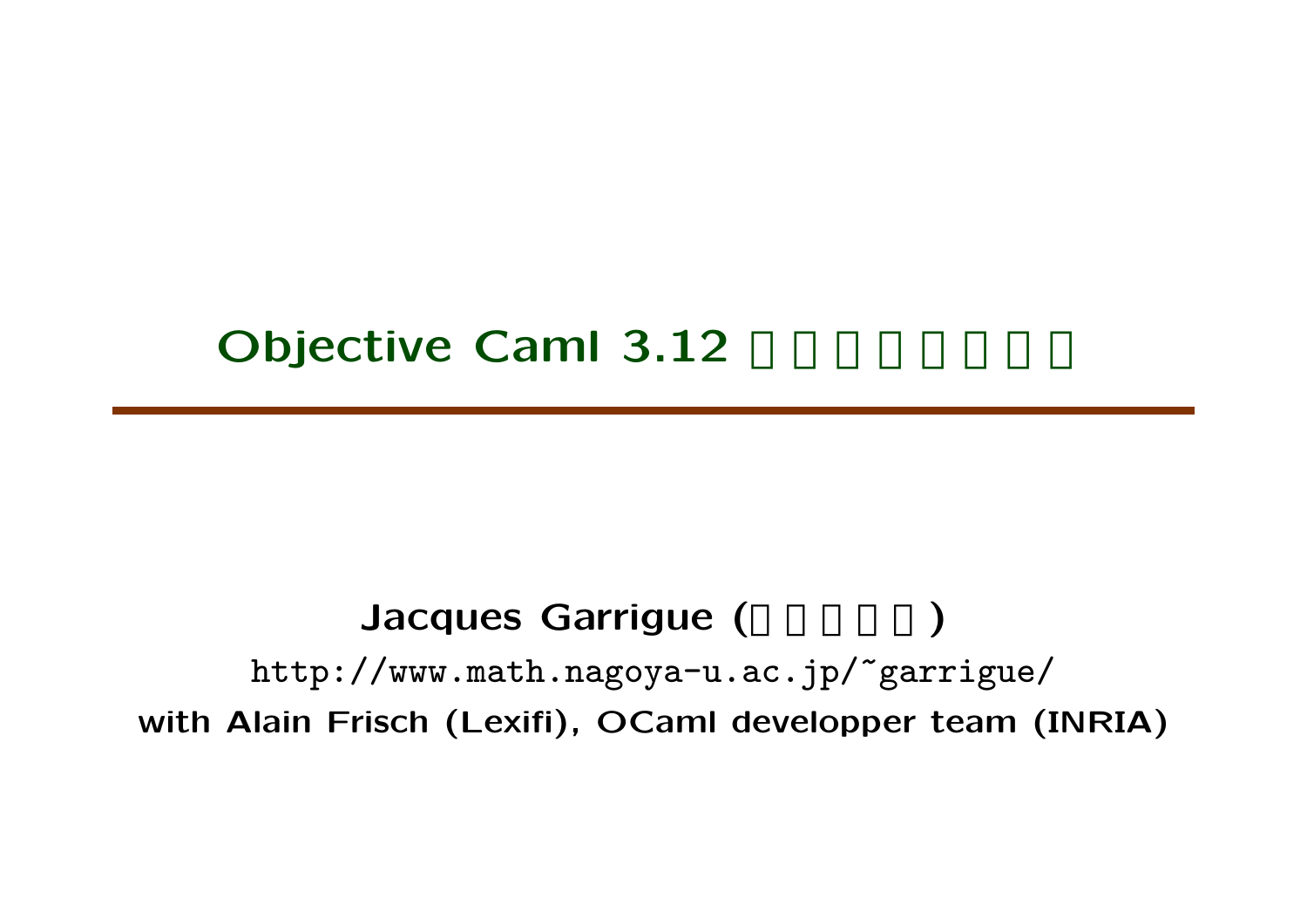## **Objective Caml**

*.* プログラムおよび名前空間の構造化

*.* 抽象型・プライベート型による隠蔽

*.* ファンクターによる抽象化

*.* インターフェスによる仕様記述・部品化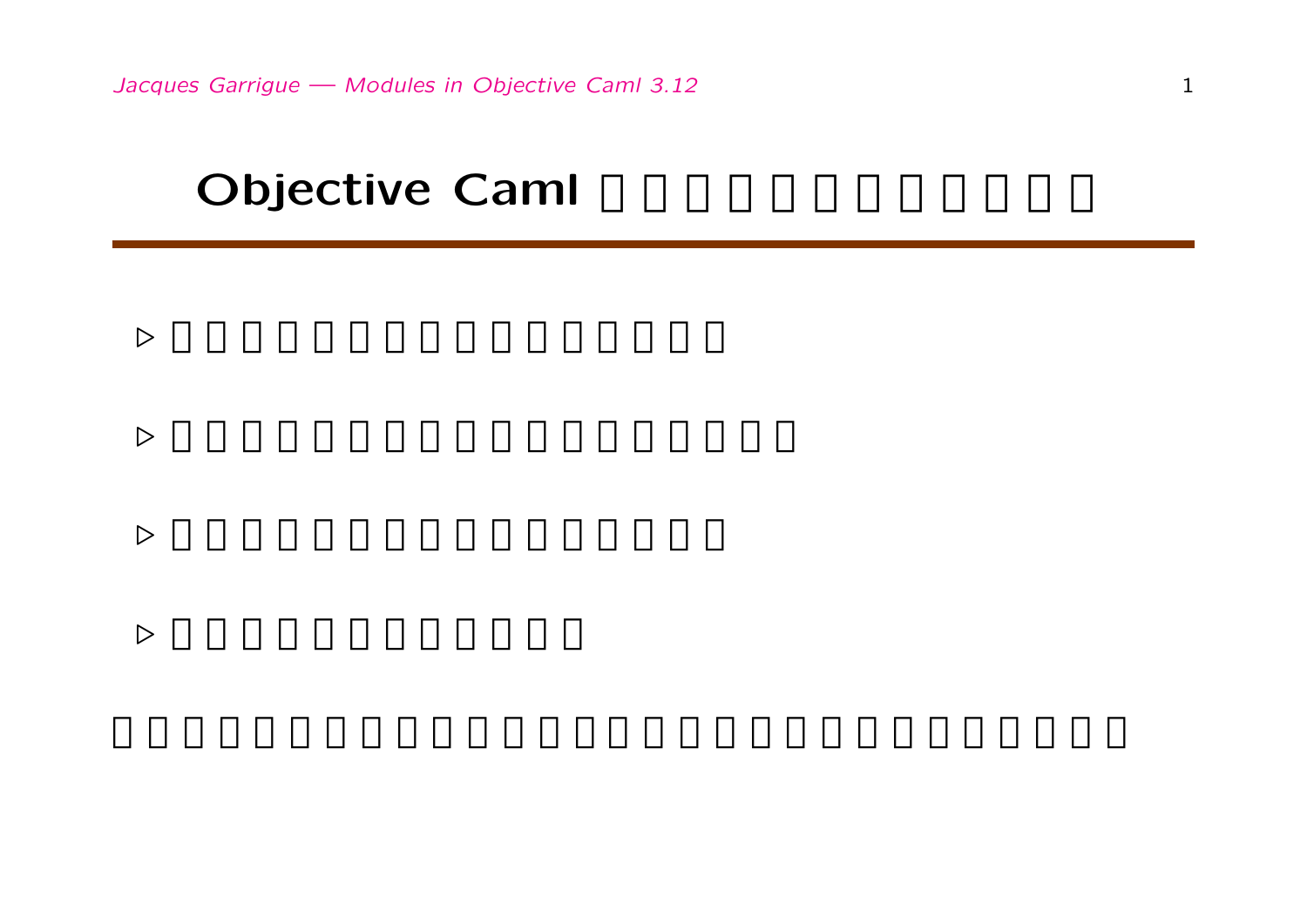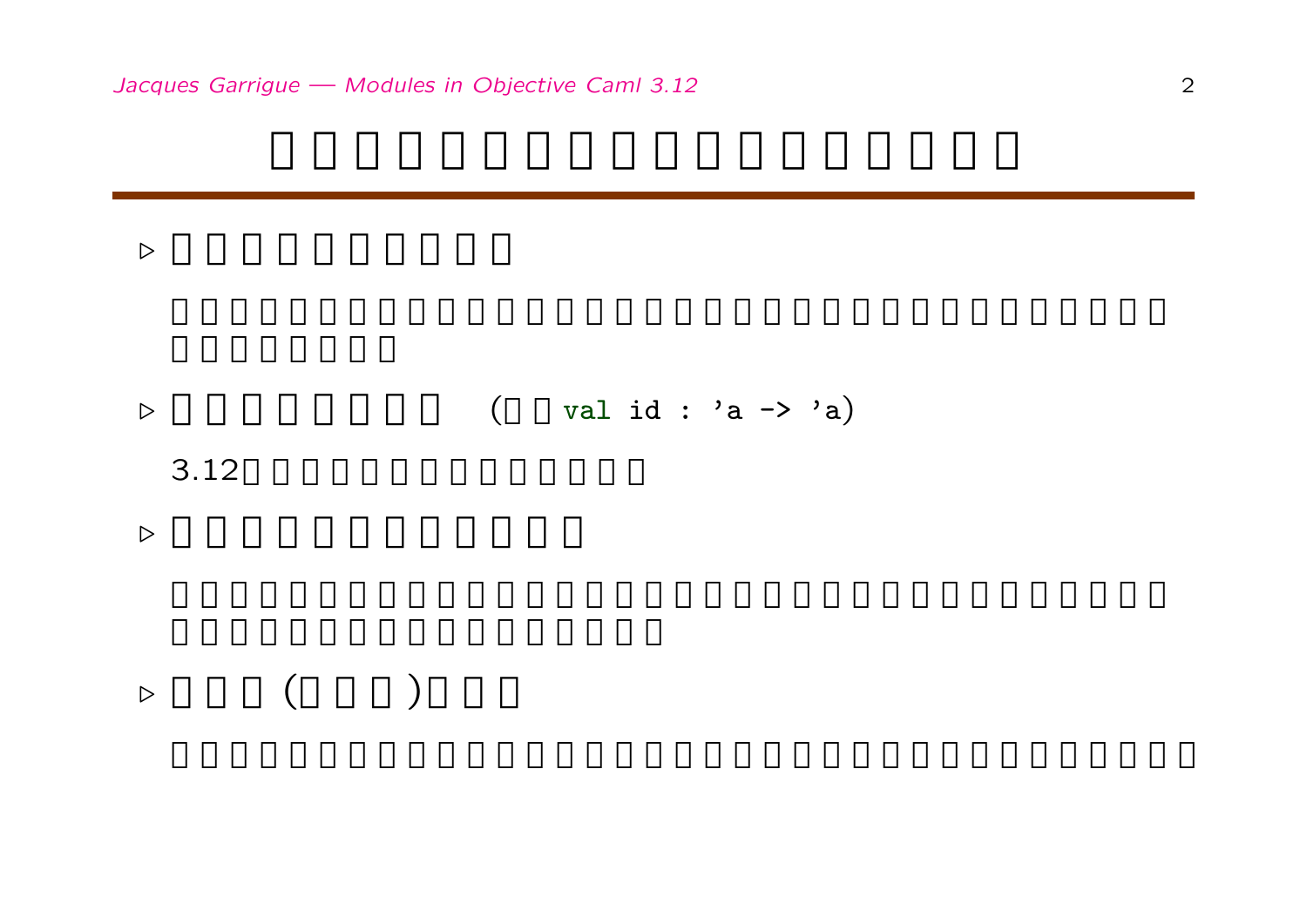# **Objective Caml 3.12**

- **Example 3** (local abstract type)
- $\triangleright$  (explicit polymorphism annotations)
- **Example 3**  $\rightarrow$  (first-class modules)
- $\triangleright$  (signature of a module)
- $\rho$  (destructive substitution)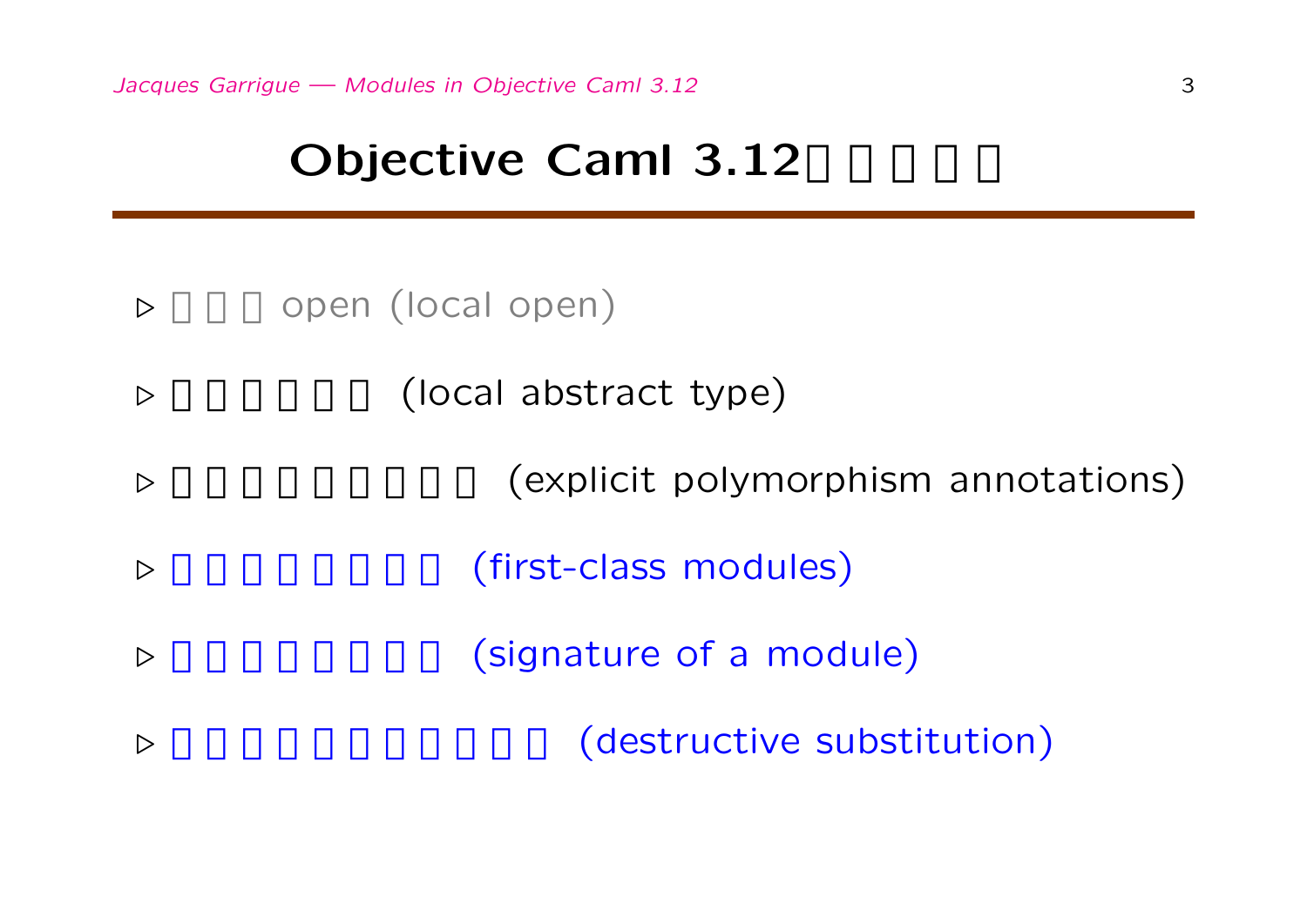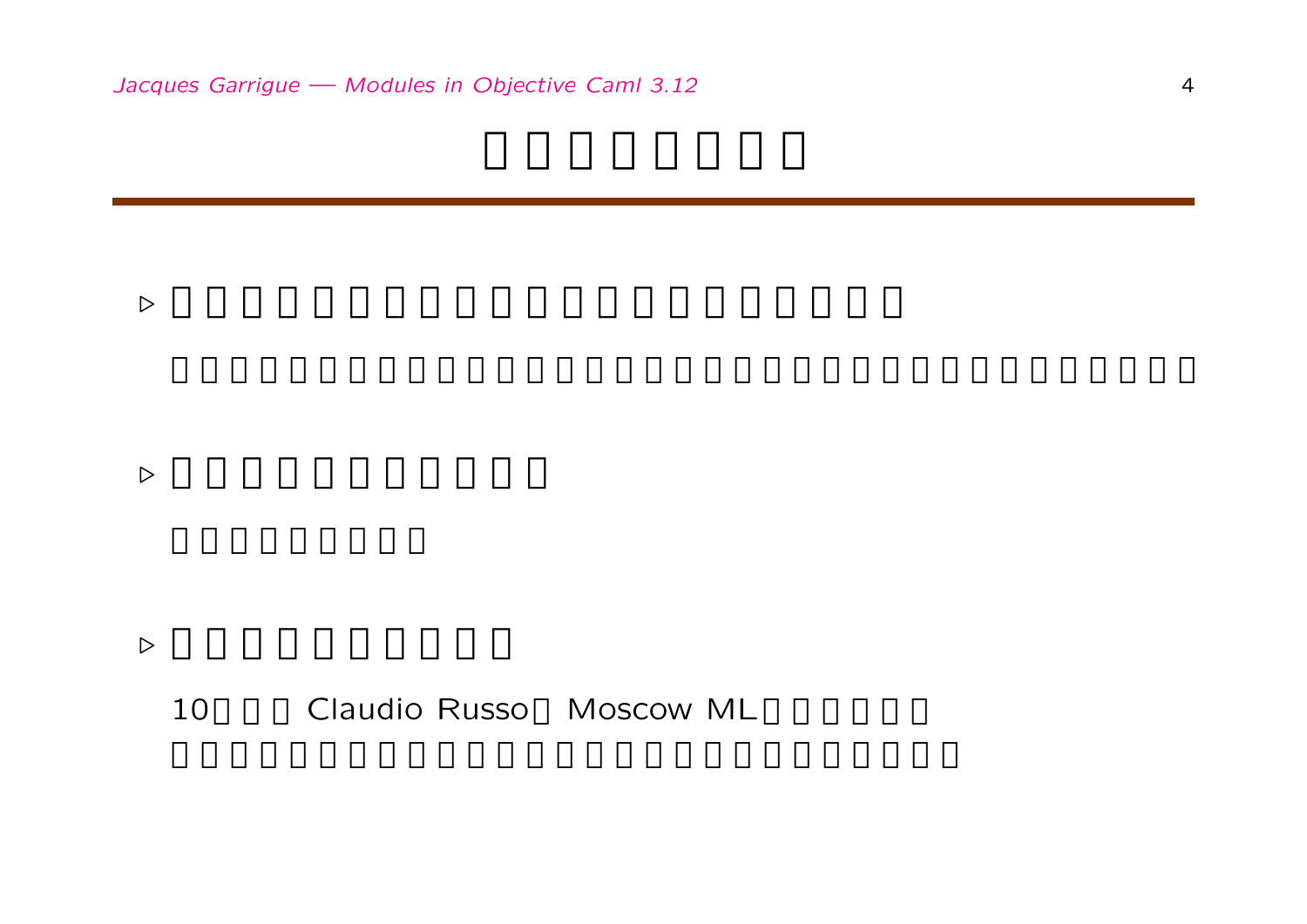# $\mathbf{1}$

```
# module type ID = sig val id : 'a -> 'a end ;;module type ID = sig val id : 'a -> 'a end# let f id =
    let module Id = (val id : ID) in
    (Id.id 1, Id.id true) ;;
val f : (module ID) \rightarrow int * bool = <fun</math># f (module struct let id x = print_endline "Id!"; x end : ID);;
Id!
Id!
- : int * bool = (1, true)
```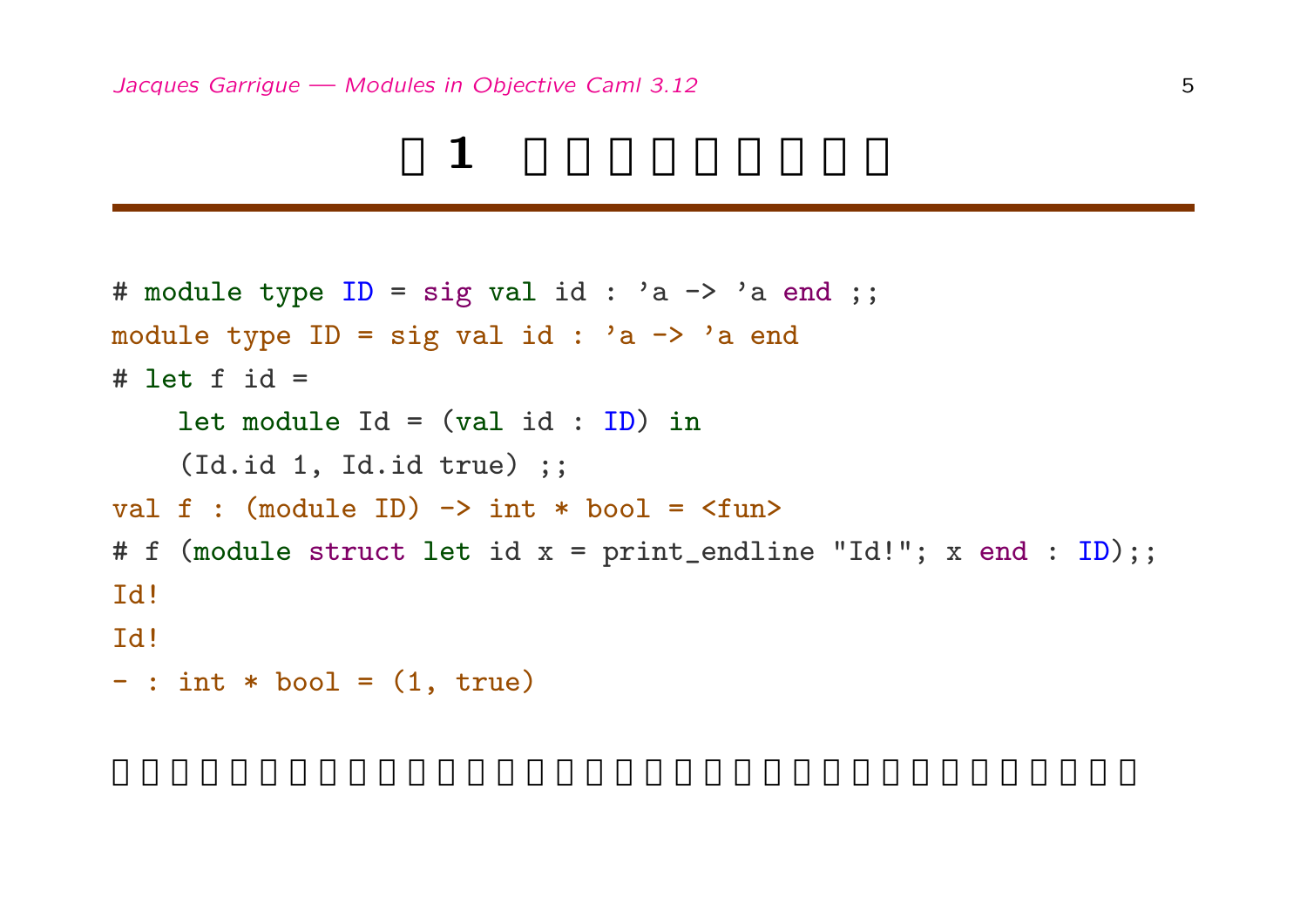# **2** 実行時に実装を選ぶ

```
module type DEVICE = sig ... end
let devices : (string, (module DEVICE)) Hashtbl.t
            = Hashtbl.create 17
module PDF = struct ... end
let () = Hashtbl.add devices "PDF" (module PDF: DEVICE)
...
module Device =
  (val (try Hashtbl.find devices Sys.argv.(1)
        with Not_found -> prerr_endline "Unknown device"; exit 2)
       : DEVICE)
```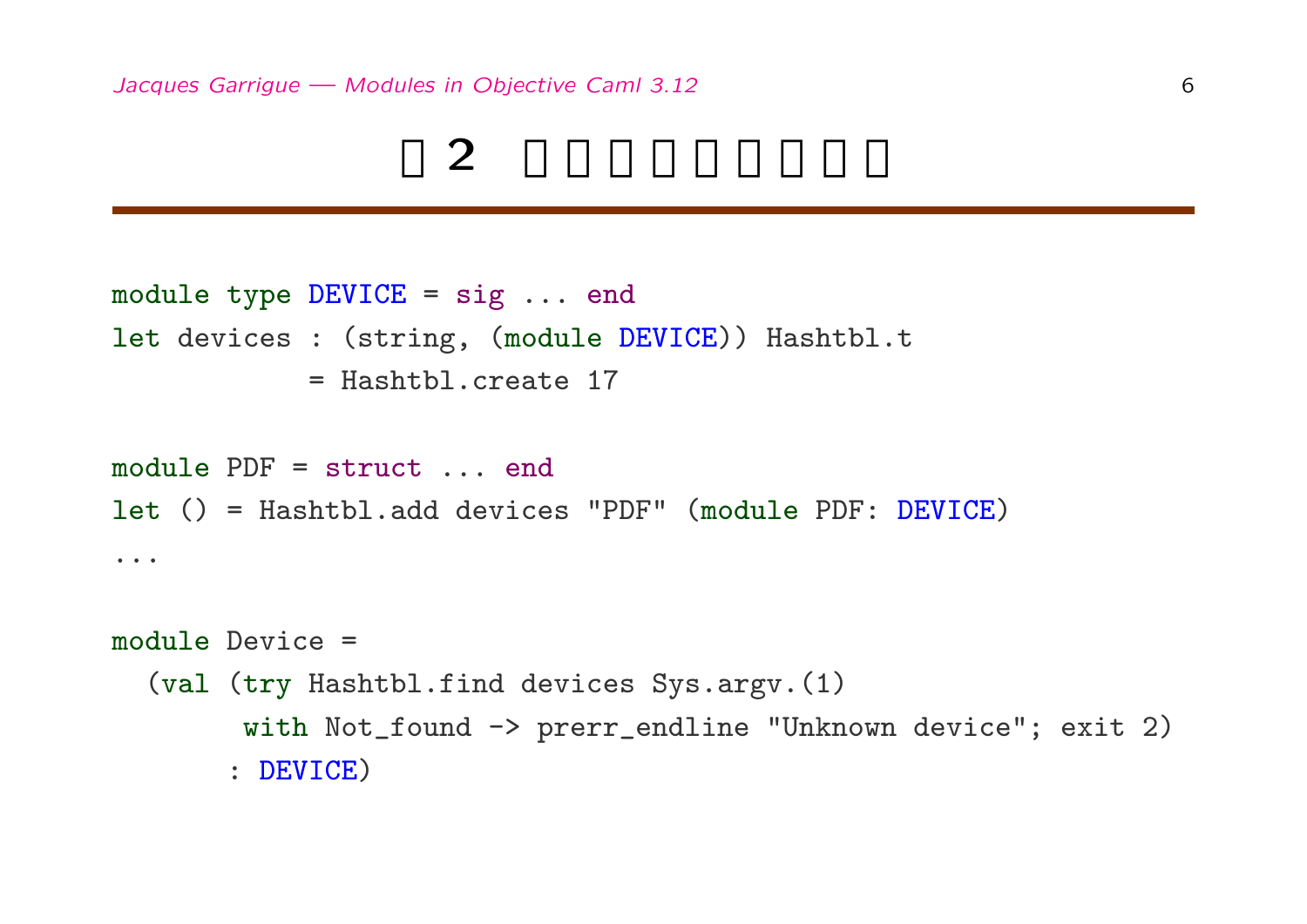# **3** 型安全なプラグイン

```
module type PLUGIN = sig
  type t \qquad \qquad (*)val state : t
 val start : t -> unit
 val stop : unit \rightarrow t
end ;;
let plugins = ref ([] : (string * (module PLUGIN)) list) ;;
let new instance name =
 let module P = (val List.\n    assoc name !plugins : <math>PLUGIN</math>) inobject (* \qquad \qquad \qquad \text{(*)}val mutable state = P.state
   method start = P.start state
   method stop = state \leq P.stop ()
 end ;;
val new_instance : string \rightarrow < start : unit; stop : unit > = <fun>
```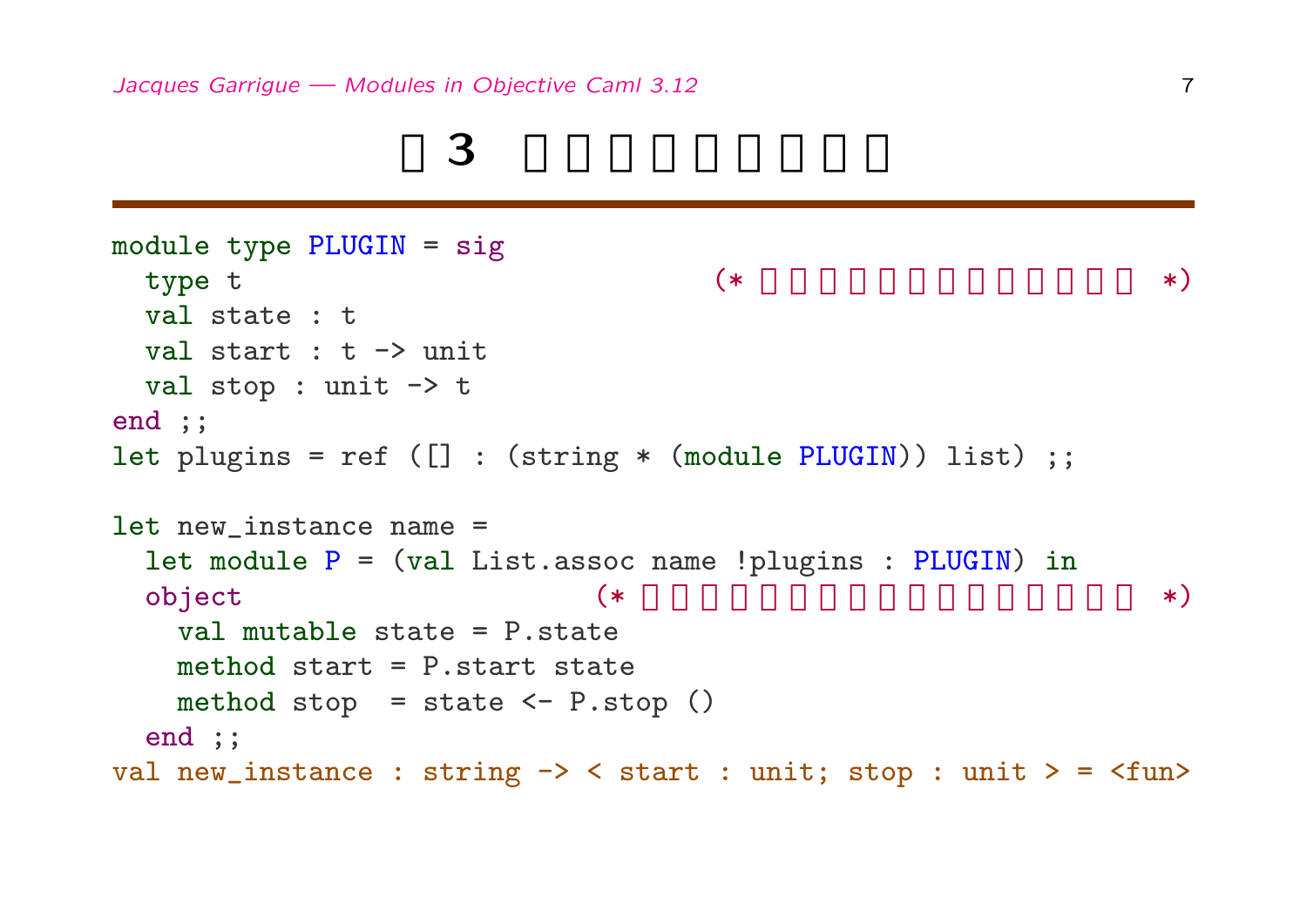# **4** クラスの動的生成・継承

```
module type Compute = sig
 class compute : object method x : int end
end
module Default = struct (*)class compute = object method x = 0 end
end
let compute = ref (module Default : Compute)
let incr () = (* *)let module M = struct
   module C = (val !compute : Compute)
   class compute = object
     inherit C.compute as super
    method x = super#x + 1end
 end in compute := (module M : Compute)
```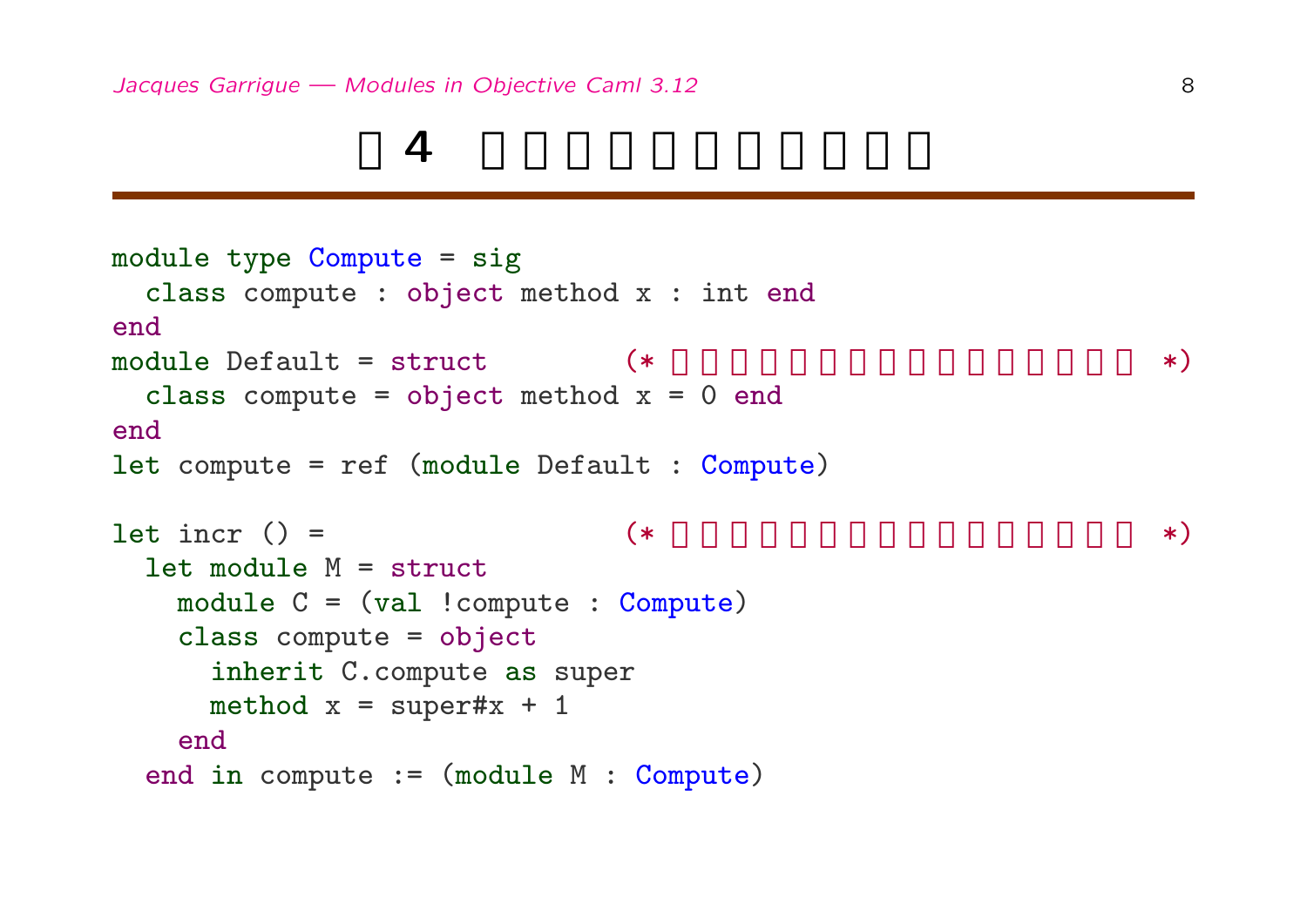# **5** 型の実行時表現と**GADTs**

```
module TypEq : sig
 type ('a, 'b) t (* ' *)
 val apply : ('a, 'b) t \rightarrow 'a \rightarrow 'bval refl : ('a, 'a) t val sym : ...
end = ...module rec Typ : sig
 module type PAIR =
   type t and t1 and t2
   val eq: (t, t1 * t2) TypEq.t
   val t1: t1 Typ.typ val t2: t2 Typ.typ
 end
 type 'a typ =
   | Int of ('a, int) TypEq.t
   | String of ('a, string) TypEq.t
   | Pair of (module PAIR with type t = 'a) (* t1 t2 ... *)end = Type
```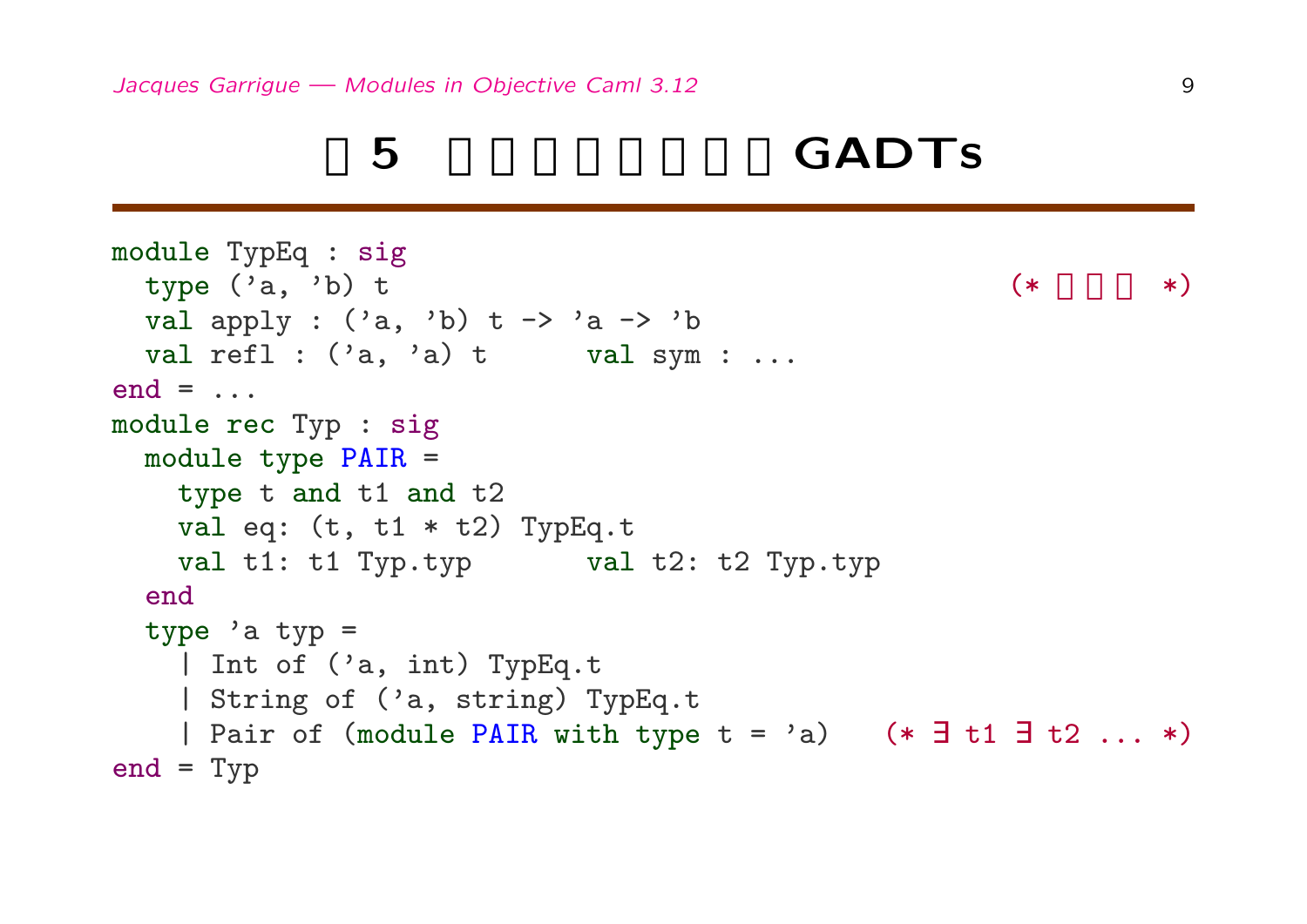# **5** 型の実行時表現と**GADTs ( )**

```
... (*) (* to_string (*)let rec to_string : 'a. 'a typ \rightarrow 'a \rightarrow string =
 fun (type s) t x \rightarrow (* s  *)
   match t with
   | Int eq -> string_of_int (TypEq.apply eq x)
   | String eq -> Printf.sprintf "%S" (TypEq.apply eq x)
   | Pair p ->
       let module P = (val p : PAIR with type t = s) inlet (x1, x2) = TypEq.apply P.eq x in
      Printf.sprintf "(%s,%s)"
         (to_string P.t1 x1) (to_string P.t2 x2)
```
Kyseliov ML Workshop 2010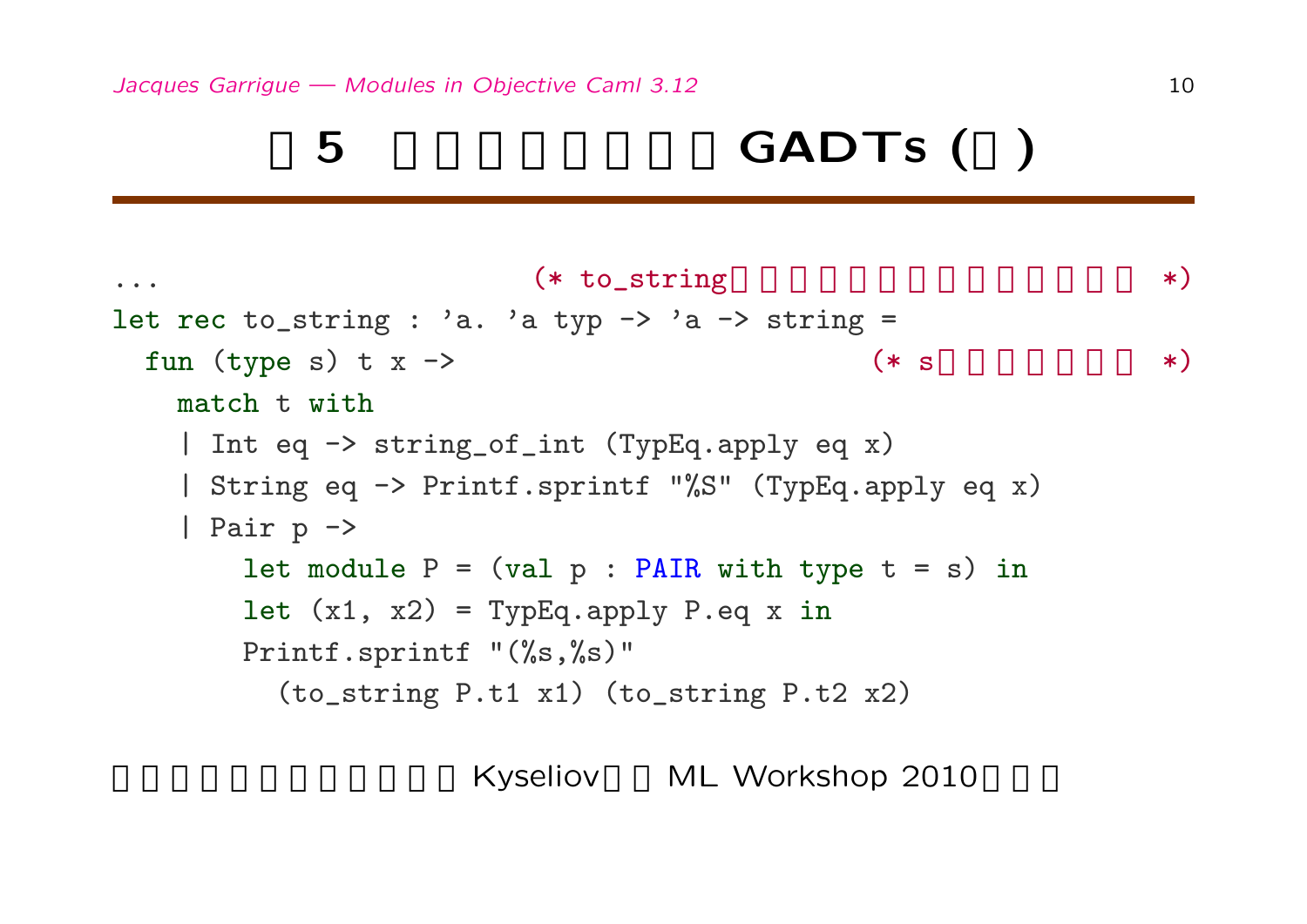```
. ファンクターの中では第一級モジュールを開くことはできない
```

```
OCaml applicative (
を生成する) なので、それを許すと安全でないプログラムが書ける。
 module type S = sig type t val x : t end
 let r = ref (module struct type t = int let x = 0 end : S)
 module F(X:sig end) = (val !r : S)module A = struct end
 module M = F(A) ;
 module M : sig type t = F(A).t val x : t end
 r := (module struct type t = float let x = 0. end : S) ;;
 module N = F(A);
 module N : sig type t = F(A).t val x : t end (*)generative
```
**D pack** unpack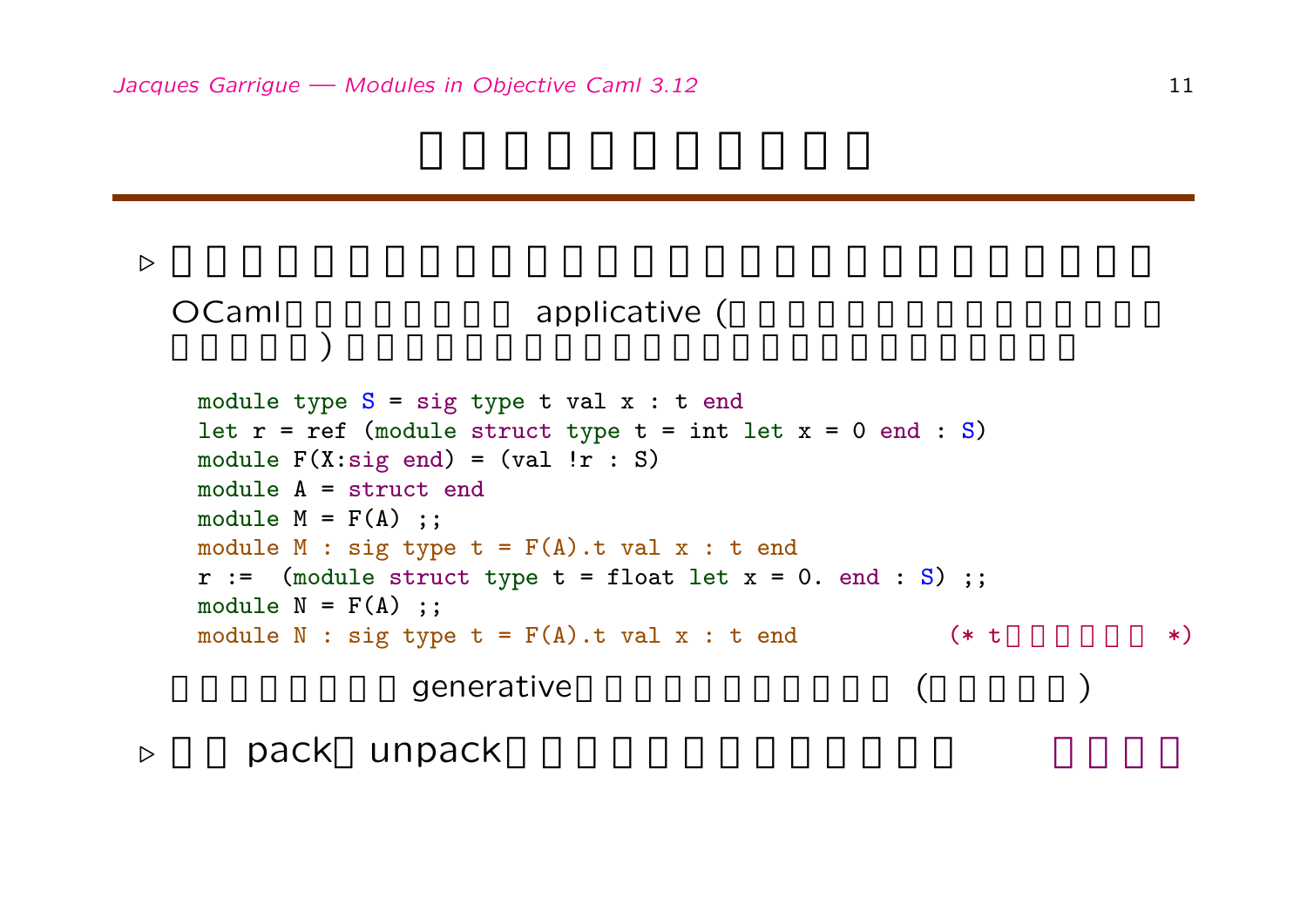# (implicit-unpack)

```
module type ID = sig val id : 'a -> 'a end ;;let f (module Id:ID) = (Id.id 1, Id.id true);; (* unpack *)
f (module struct let id x = x end);; ( * ) pack *)
let rec to_string : 'a. 'a typ \rightarrow 'a \rightarrow string =
 fun (type s) (t : s typ) x \rightarrow (* (*)match t with
   | Int eq -> string_of_int (TypEq.apply eq x)
   | String eq -> Printf.sprintf "%S" (TypEq.apply eq x)
   | Pair (module P) -> (*)let (x1, x2) = TypEq.apply P.eq x in
       Printf.sprintf "(%s,%s)"
         (to_string P.t1 x1) (to_string P.t2 x2) ;;
```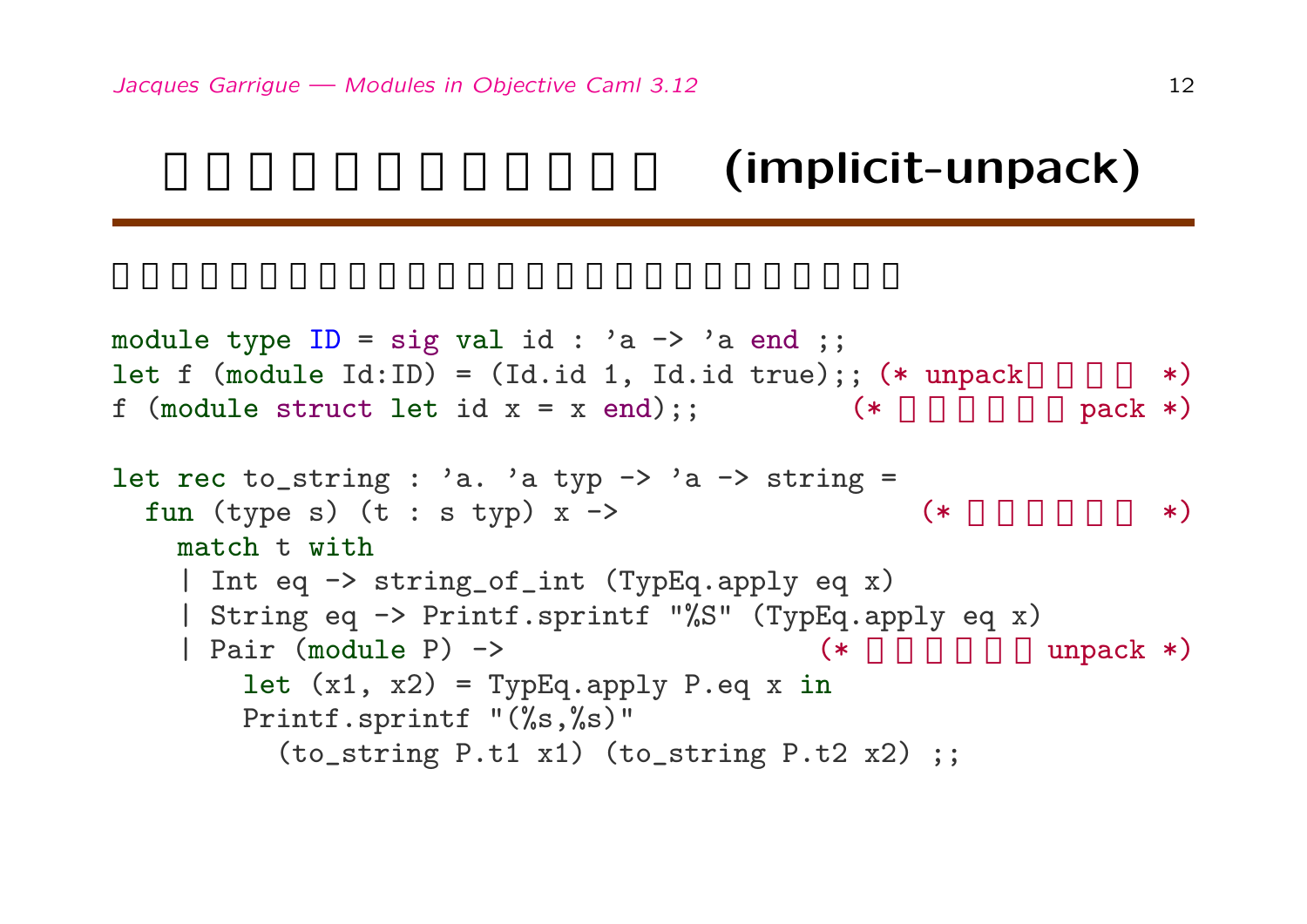*Jacques Garrigue — Modules in Objective Caml 3.12* 13

## **Objective Caml**

 $\triangleright$ 

– ライブラリのモジュールのシグネチャが取得できなかった

– シグネチャを組み合わせて新しいシグネチャをうまく作れな

**D OCaml**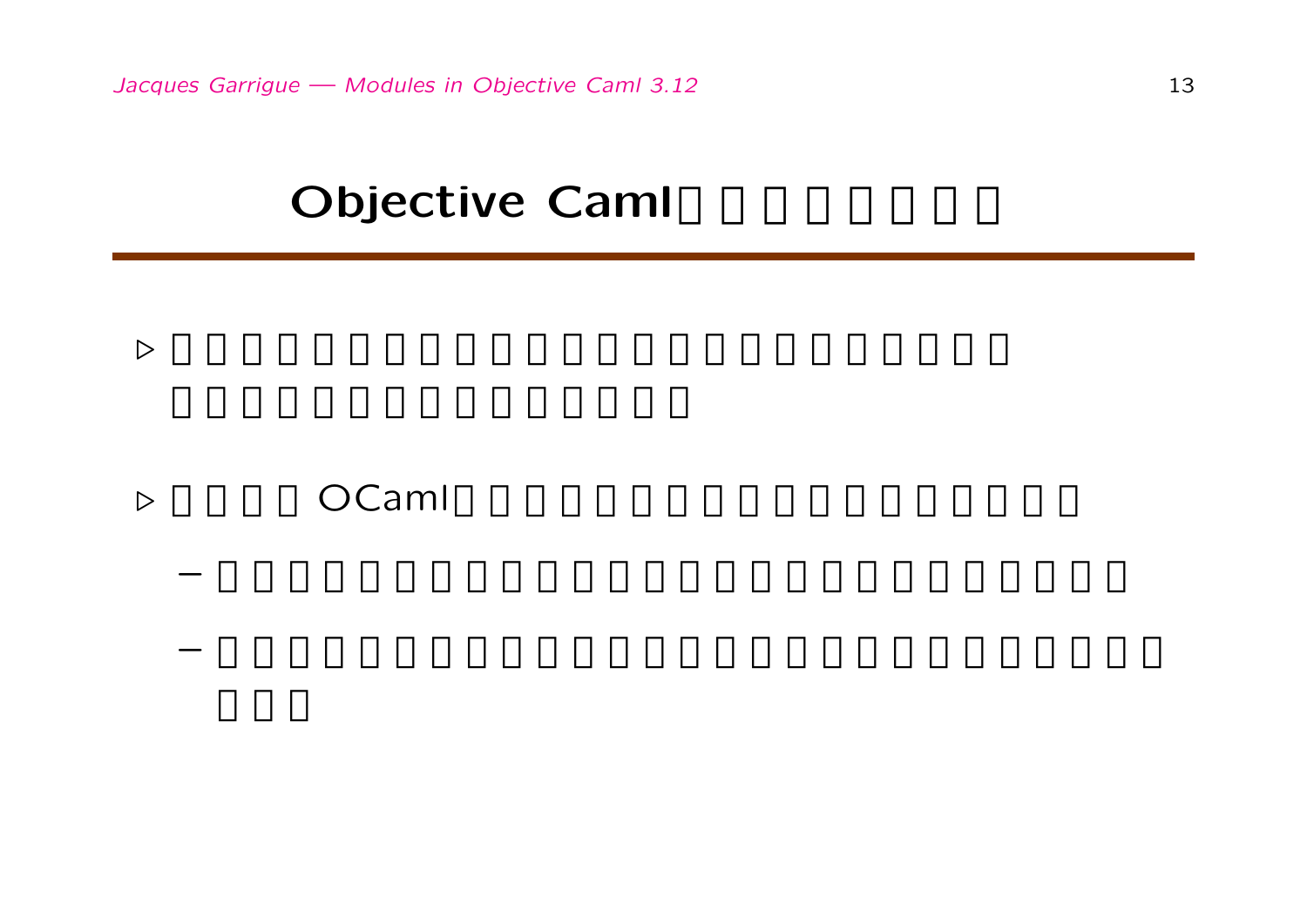```
. シグネチャをモジュールに変換する
  GADT
state of the contract of the module reception of the module reception of the module reception of the state of the state of the state of the state of the state of the state of the state of the state of the state of the
  module rec M : S = M
. モジュールのシグネチャを取得する
                         module type of
  module MyList : sig
     include module type of List
     val remove : 'a -> 'a list -> 'a list
  end = struct
     include List
     let rec remove a = ...end
```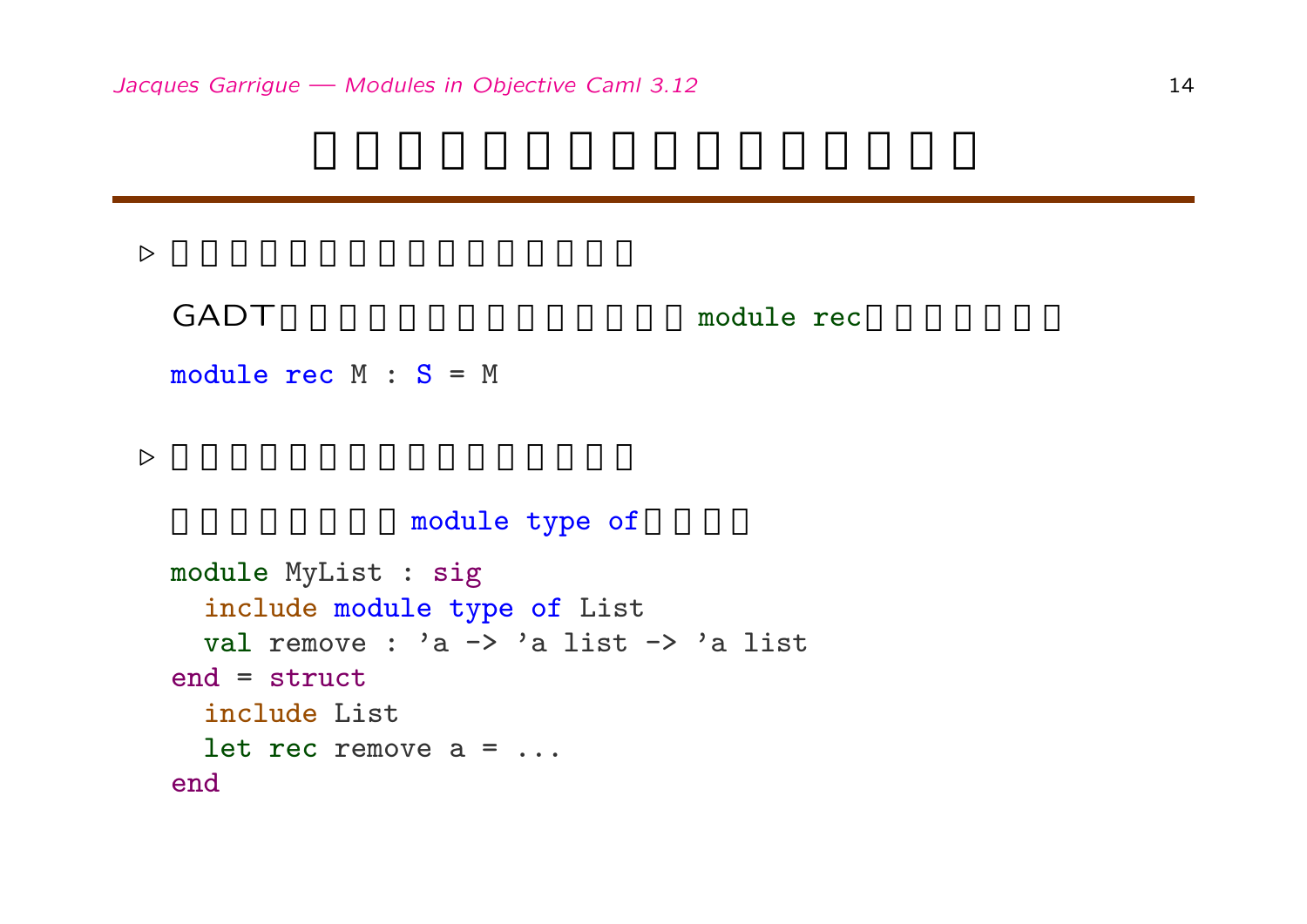### $2$

```
module type Printable =
  sig type t val print : t -> unit end
module type Comparable =
  sig type t val compare : t \rightarrow t \rightarrow int end
module type PrintableComparable = sig (*)type t
  val print : t -> unit
  val compare : t \rightarrow t \rightarrow intend
```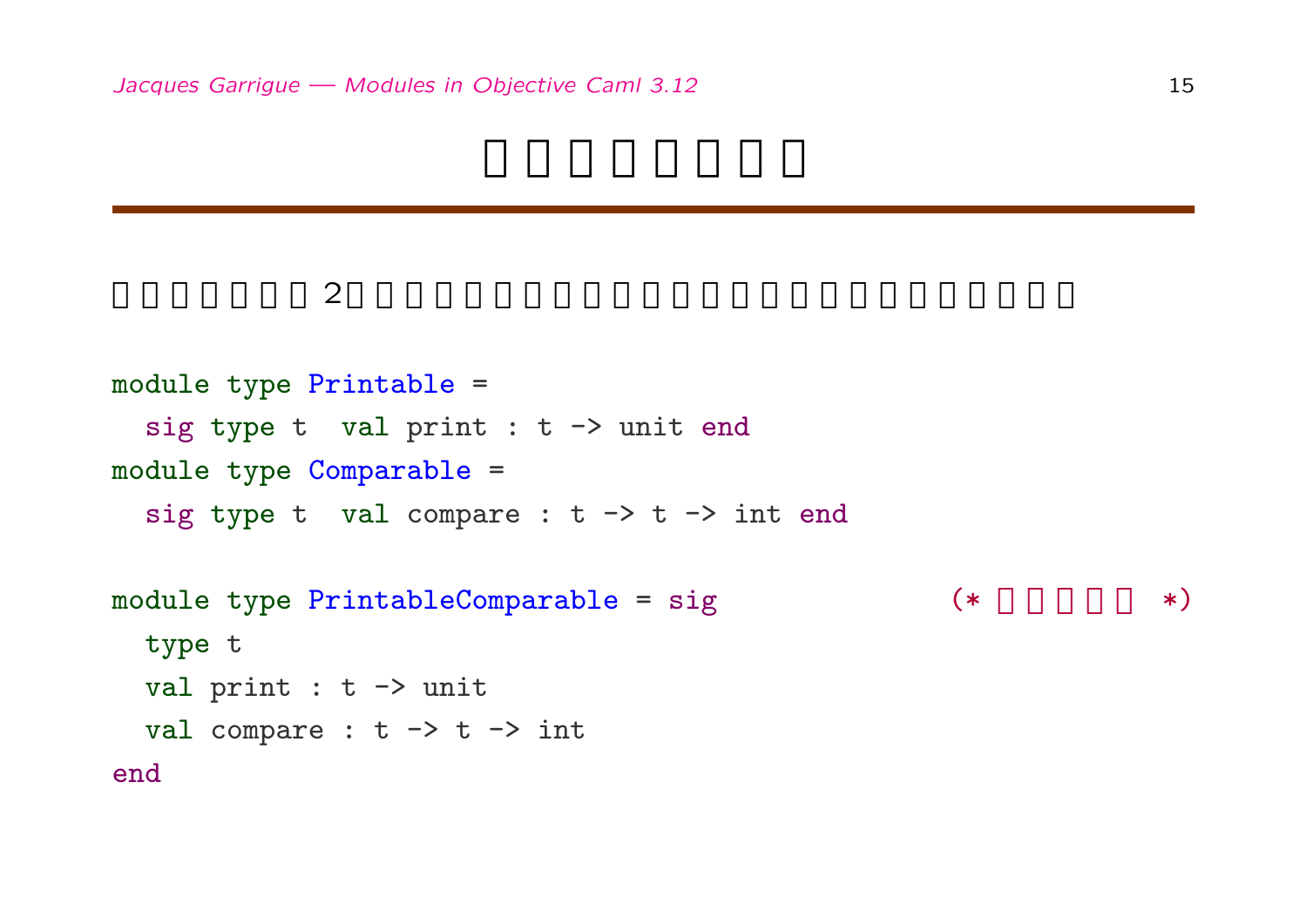## include

include

```
module type PrintableComparable = sig
  include Printable
  include Comparable with type t = t
end
```
Error: Multiple definition of the type name t.

Names must be unique in a given structure or signature.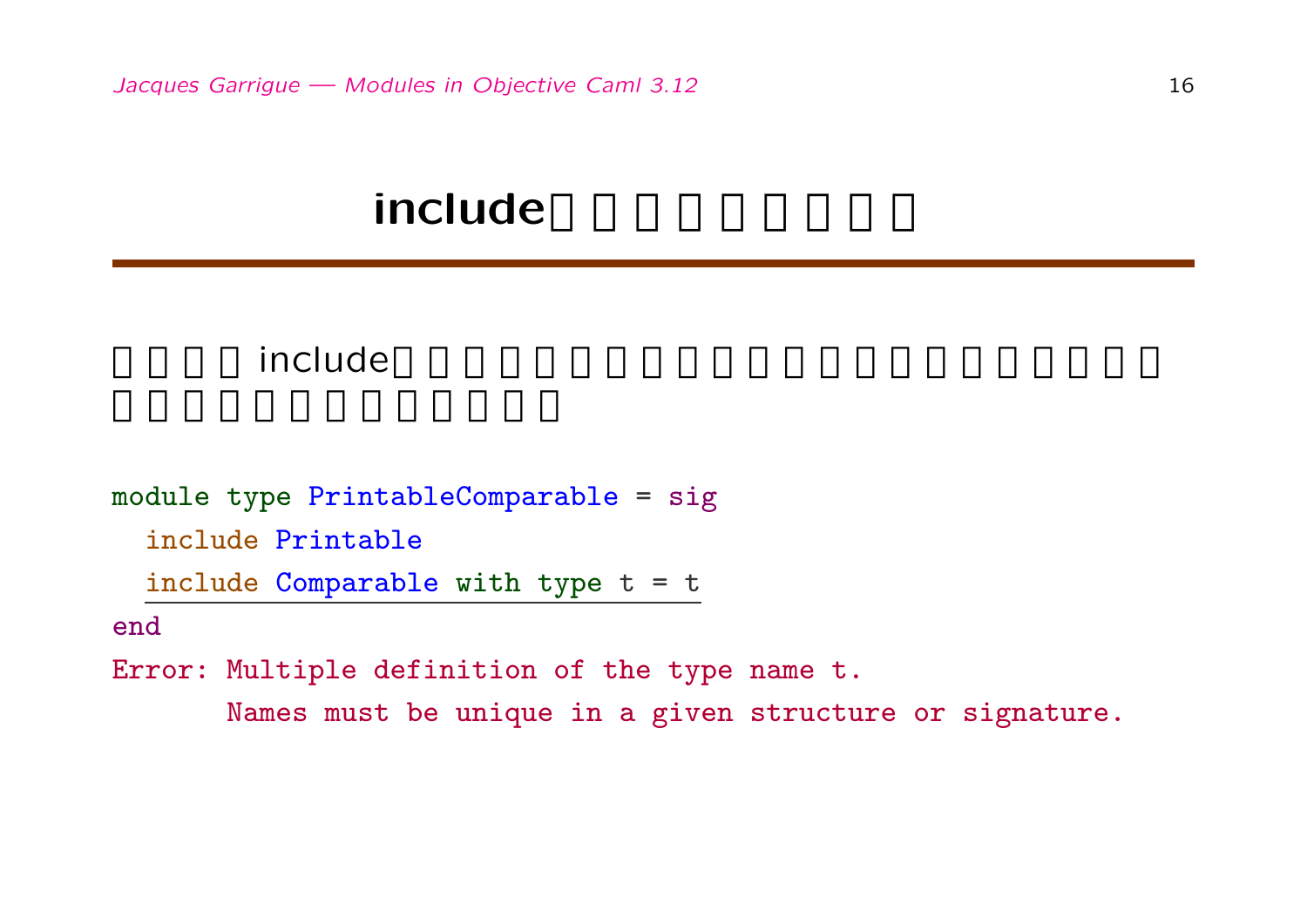```
module type T = sig type t end
module PrintableF(X:T) = structmodule type S = sig val print : t \rightarrow unit end
end
module CompareB(K:T) = structmodule type S = sig val comparable : t \rightarrow t \rightarrow int endend
module PrintableComparableF(X:T) = struct
  module type S =
    sig include PrintableF(X).S include ComparableF(X).S end
end
```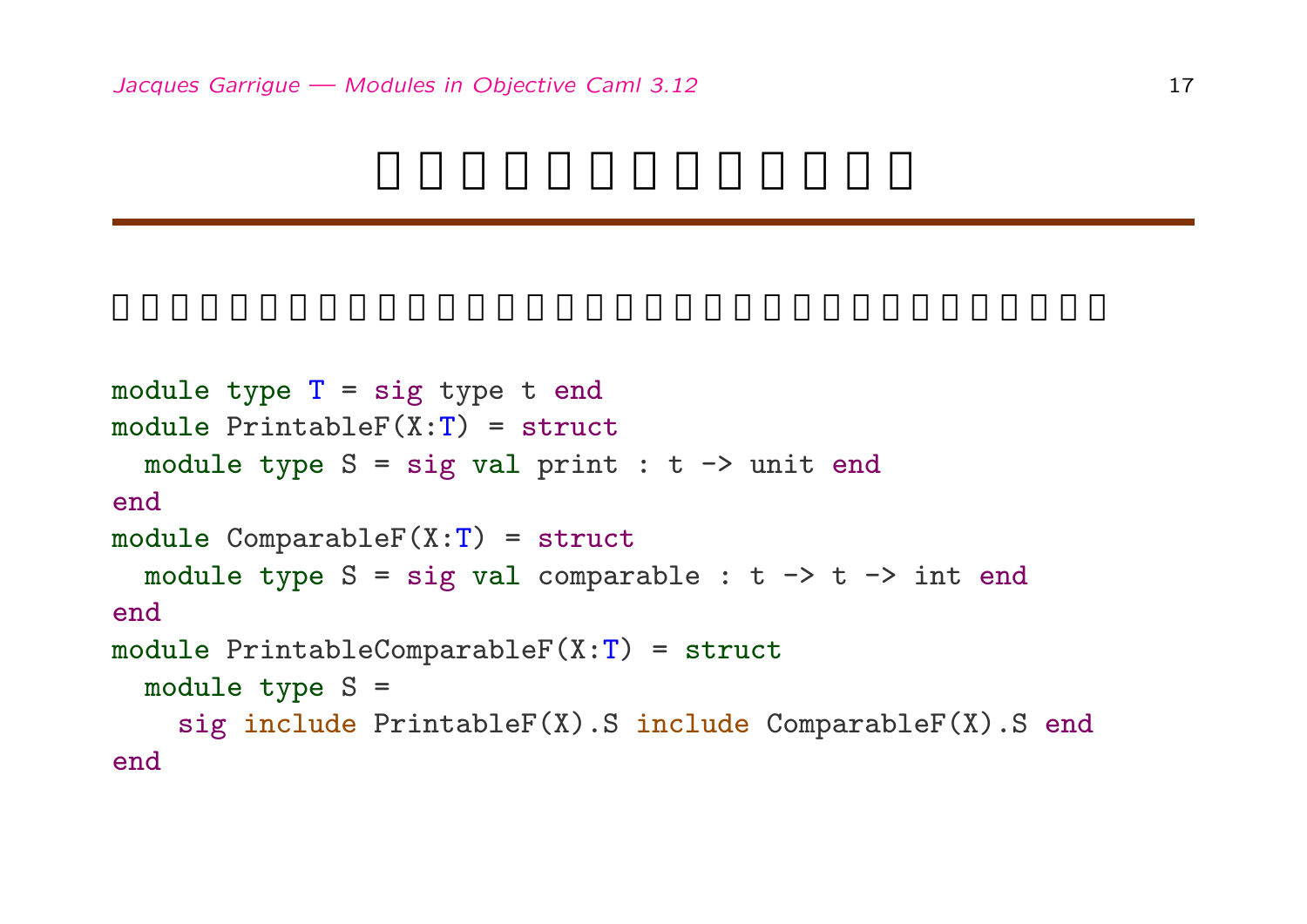$with$ 

```
module type ComparableInt = Comparable with type t := int;;
module type ComparableInt =
  sig val compare : int -> int -> int end
         この構文はComparableF(Int).Sと同等の効果があるが、元々Comparableから
ComparableF
  module Comparebf(X:T) = structmodule type S = Comparable with type t := X.t
```
end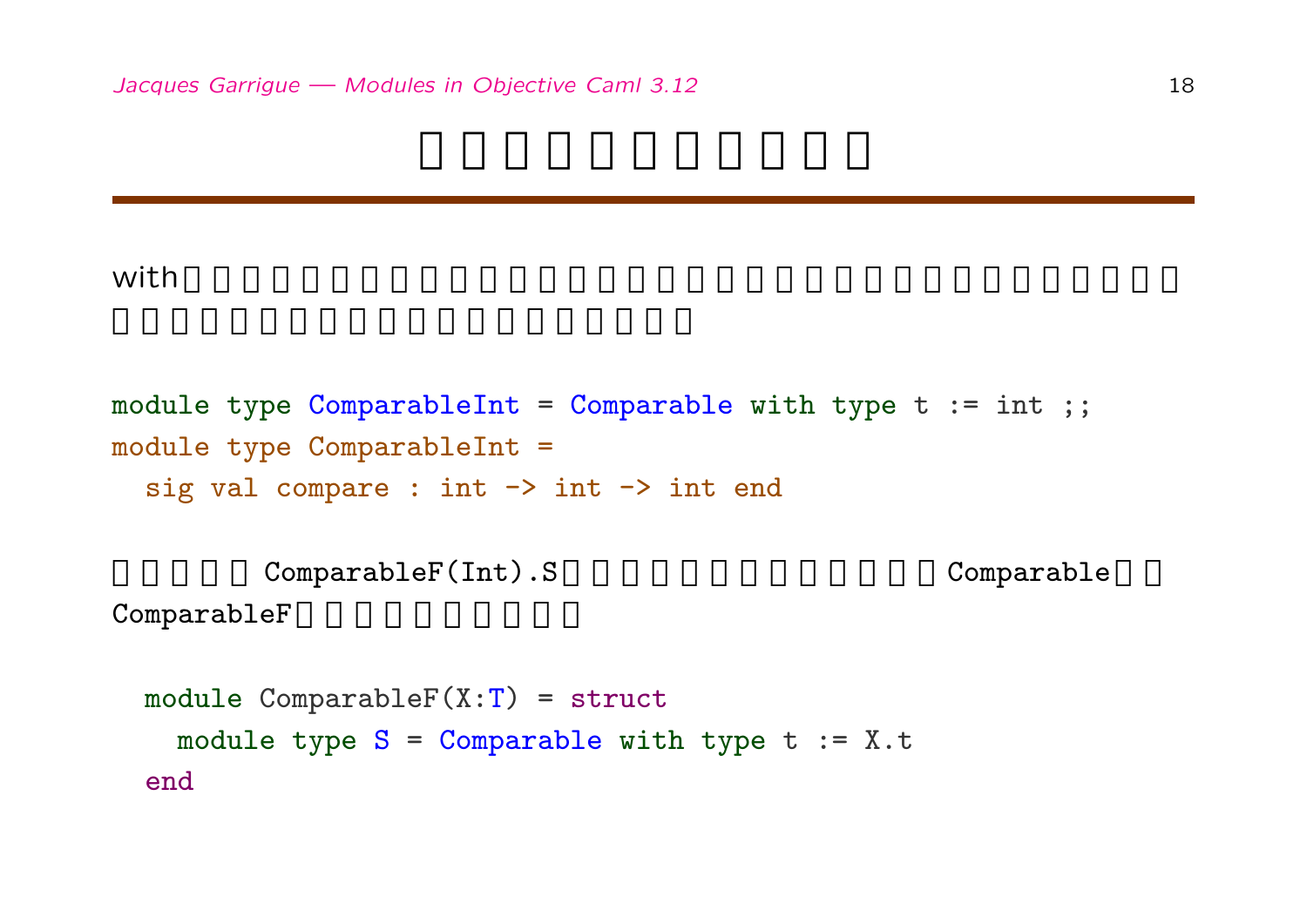### $\sim$

```
module type PrintableComparable = sig
  include Printable
  include Comparable with type t := t
end
```
### *.* 型やモジュールの削除:定義を繰り返せばいい

```
module type PrintableInt' =
  (Printable with type t = int) with type t := int
```
### *.* 名前の付け替え

```
module type Printable' = sig
 type printable
  include Printable with type t := printable
end
```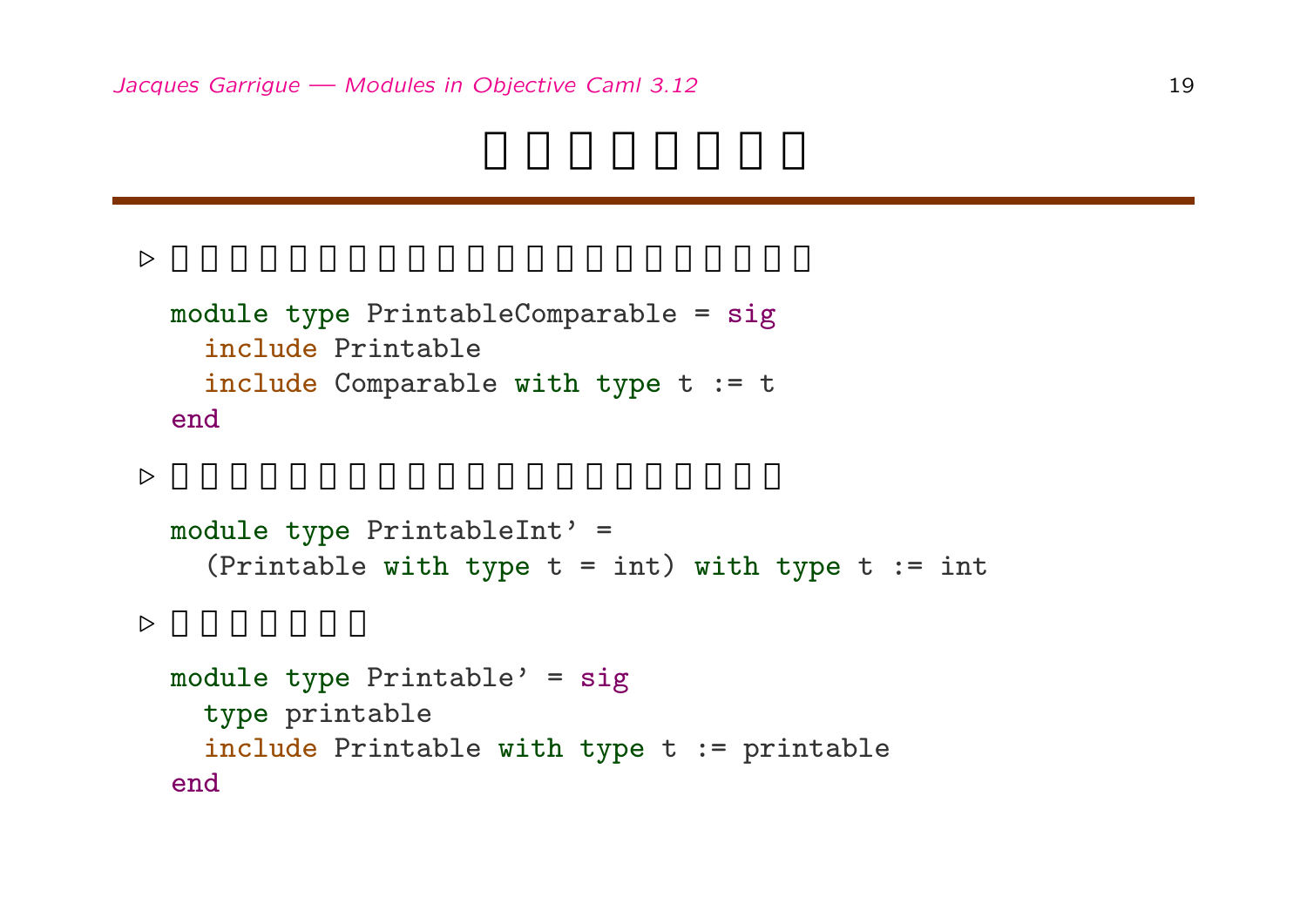$\triangleright$ 

 $\sim$ 

*.* パス(定義されているもの)しか代入できない。

 $\sim$